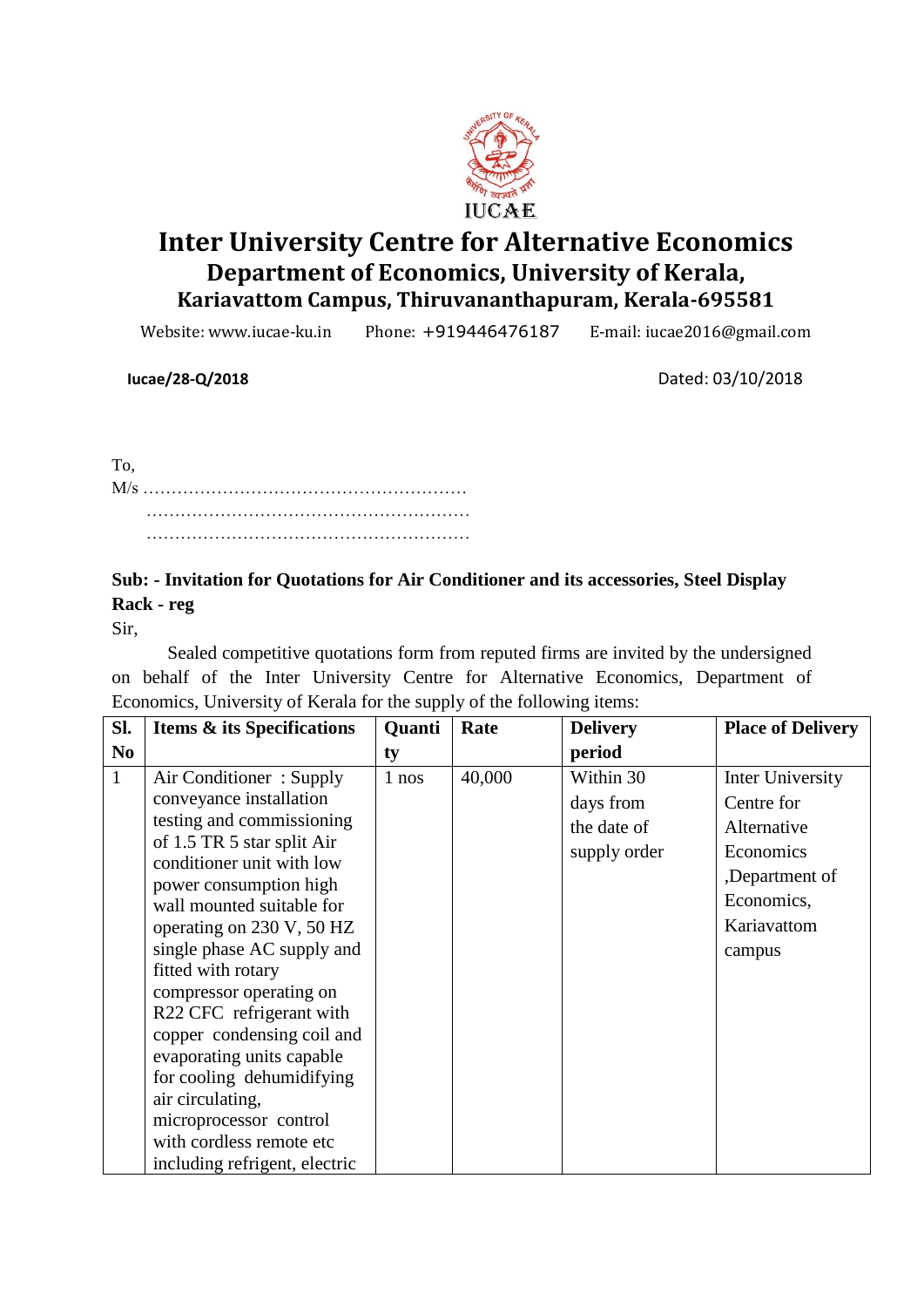|                | cable, copper pipe and<br>thermal insulation up to 4M<br>as required with two year on<br>site warranty, 5 year |       |        |  |
|----------------|----------------------------------------------------------------------------------------------------------------|-------|--------|--|
|                | compressor warranty and<br>one year free service. (                                                            |       |        |  |
|                | Voltas/Blue Star/                                                                                              |       |        |  |
|                | Daikan/Carrier) 100%                                                                                           |       |        |  |
|                | copper.                                                                                                        |       |        |  |
| 2              | Supply of 4 KVA voltage                                                                                        | 1 nos | 2,300  |  |
|                | stabilizer for split type AC                                                                                   |       |        |  |
|                | unit with voltage range of                                                                                     |       |        |  |
|                | 210-240V (V-Guard)                                                                                             |       |        |  |
| 3              | Supply and providing                                                                                           | 1 nos | 800    |  |
|                | condensor stand                                                                                                |       |        |  |
| $\overline{4}$ | <b>Steel Display Rack</b>                                                                                      | 1 nos | 32,000 |  |
|                | $(12 \text{ ppm})$ 78"x36"x19"                                                                                 |       |        |  |

## **2. General Conditions**

a. The contract shall be for the supply of the mentioned item to the Inter University Centre for Alternative Economics, Department of Economics, University of Kerala. The bidder shall quote for items in the format of quotation attached. Corrections, if any, shall be made by crossing out, initialling, dating and rewriting:

b. All duties, taxes and other levies payable by the bidder, shall be included in the total price. However, the tax and duties leviable should be quoted separately.

c. The rates quoted by the bidder shall be fixed for the duration of the contract .

d. The prices should be quoted in Indian Rupees only.

e. Each bidder shall submit only one quotation.

f. Telex or Facsimile quotations are not acceptable.

g. The firm should enclose supporting documents regarding registration of GST/IT/PAN and proof of credibility.

### **3. Validity of quotations**

The quotation shall remain valid for a period of **One month** after the deadline **(10/10/2018)**  specified for submission of quotations.

### **4. Evaluation of quotations:**

The Purchaser will evaluate and compare the quotations determined to be substantially responsive, i.e.

which are: a) properly signed, and

b) Conform to the terms and conditions and specifications.

The evaluation would be done for all the items put together. The items for which no rates have been quoted would be treated as zero and the total amount would be computed accordingly. The bidder who has quoted for partial quantity of any one or more item (s) would be treated as non-responsive. Purchaser will award the contract to the responsive bidder whose total cost for all the items put together is the lowest.

### **5. Special Conditions:**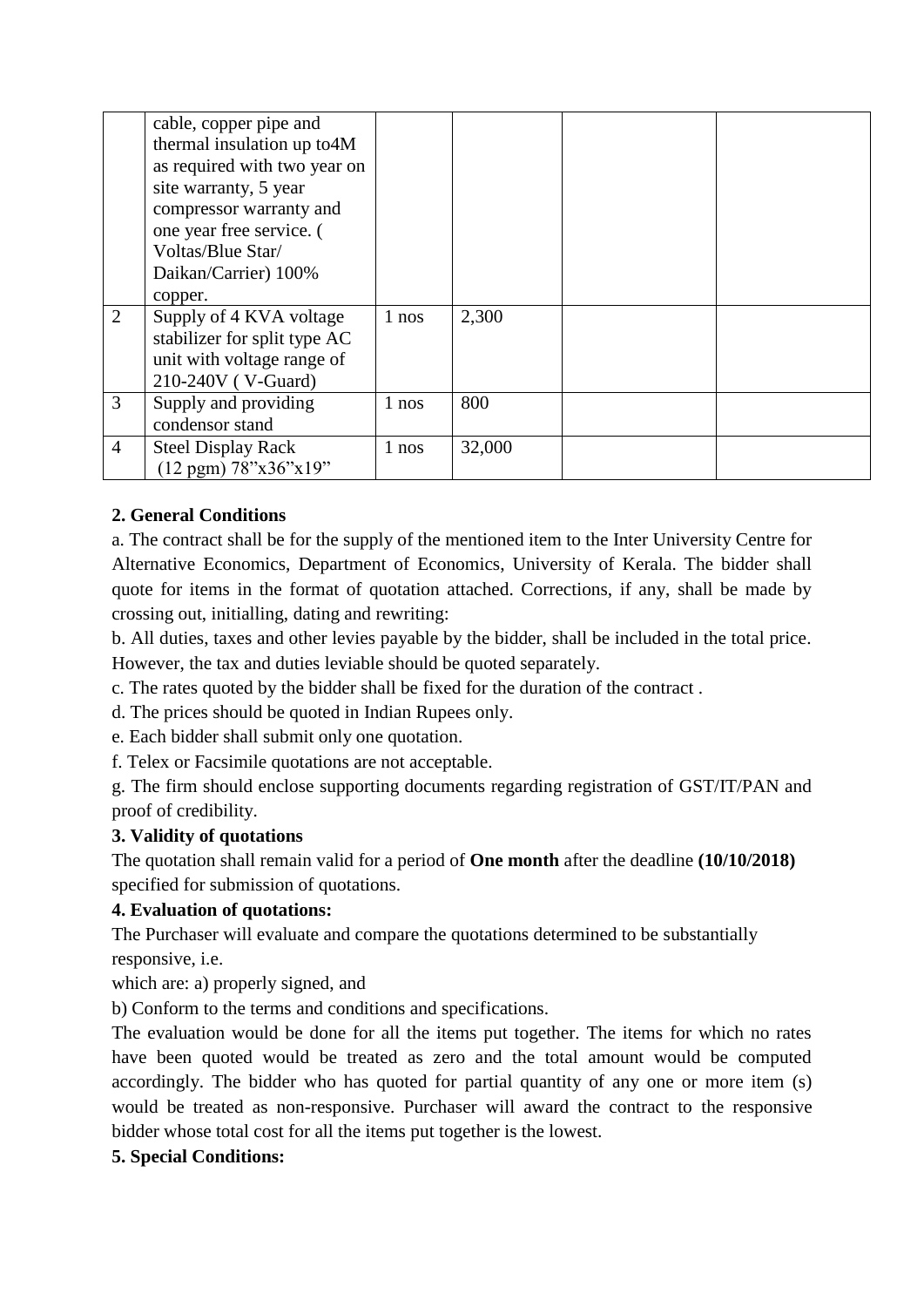(a) The purchaser will award the contract to the bidder whose quotation has been determined to be substantially responsive and who has offered the lowest price as per para 4 above :

(b) The bidder whose bid is accepted will be notified of the award of the contract by the office prior to expiration of the quotation validity period:

(c) The Notification of Award to clearly specify any change in the unit price or any other terms and conditions accepted.

(d) **Warranty/Guarantee: -** The supplier shall guarantee to repair/replace the items or its part –if found defective within a period of 3 years from the date of supply of items. The AMC is applicable for a period of 3 years. The entire expenditure for repair/ replace the item in this regard shall be borne by the supplier

(f) The purchaser will have every right to increase or decrease the quantity required.

(e) The University will release the payment only after inspecting the equipment and satisfy that the supply is as per the requirements. The payment will be made after successful completion of the supply on producing invoice in duplicate.

(f) Notwithstanding the above, the Purchaser reserves the right to accept or reject any quotations and to cancel the bidding process and reject all quotations at any time prior to the award of the contract.

(g) In case of dispute arises, the decision of Kerala University authority shall be final and binding on bidders.

(h) At the time of payment applicable taxes will be deducted at the existing rates.

#### **6. Last date and time of receipt of quotations:**

a. You are requested to submit the sealed quotations in the Tender by post superscripted on the envelope as **"Supply of Air Conditioner and its accessories, Steel Display Rack"** latest by **15.10.2018,** 2PM to the address : **Honorary Director, Inter University Centre for Alternative Economics, Department of Economics, Kerala University , Kariavattom**

b. The bids shall be opened at the office of the Honorary Director on 16.10.2018, 3pm. If the above date of opening tender happens to be on a holiday or due to any other valid reason, the tender opening process will be done on the next working day or the day fixed by the undersigned.

 The purchaser looks forward to receiving the quotation and appreciates the interest of the bidders.

> Yours faithfully, **Dr. A Abdul Salim Honorary Director**

**Format of quotation is enclosed**